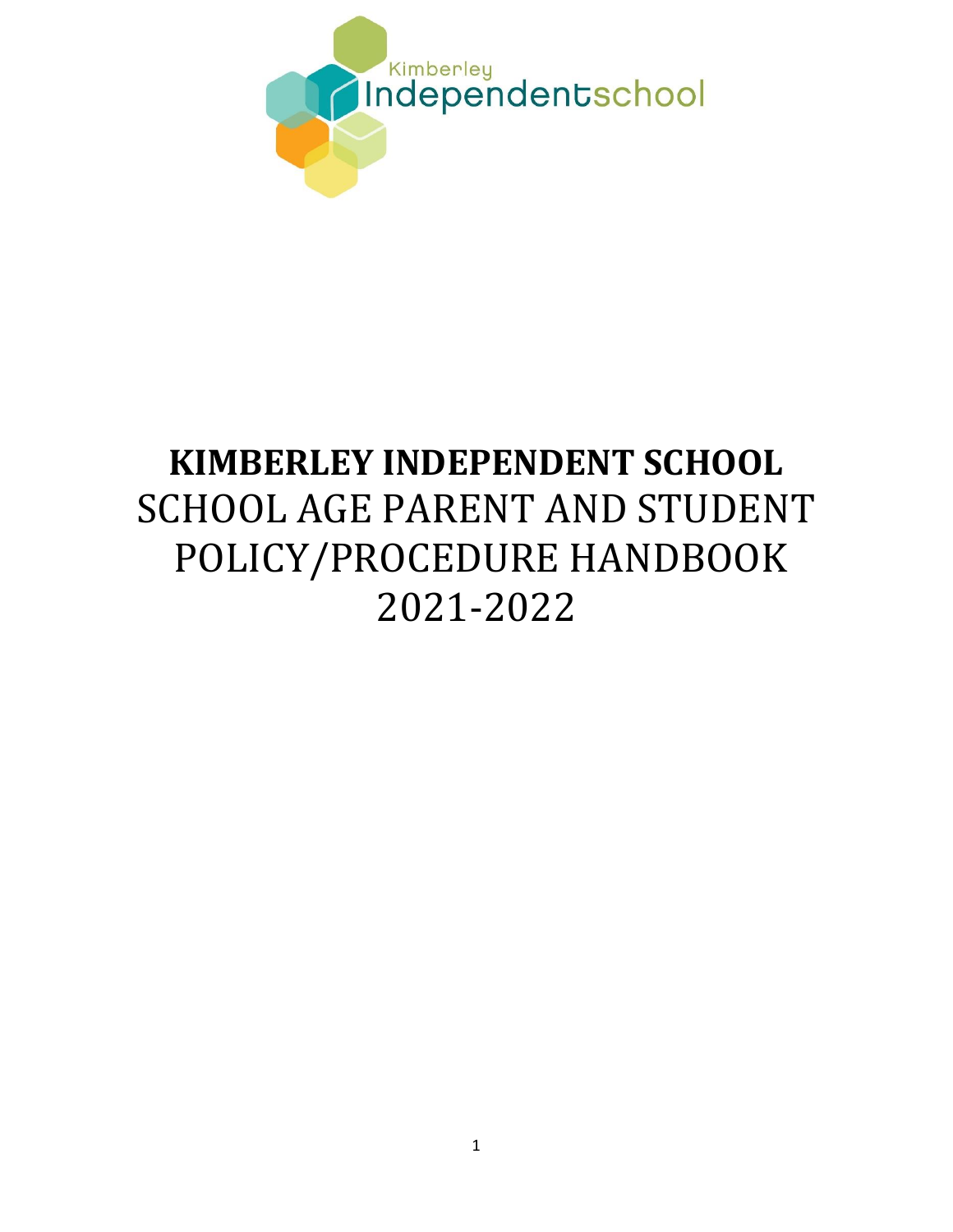# **INDEX**

| 3  |
|----|
| 3  |
| 3  |
| 3  |
| 4  |
| 4  |
| 4  |
| 4  |
| 4  |
| 5  |
| 5  |
| 5  |
| 6  |
| 9  |
| 10 |
| 12 |
| 12 |
| 13 |
| 13 |
| 15 |
| 15 |
| 15 |
| 16 |
| 17 |
| 18 |
| 19 |
| 21 |
|    |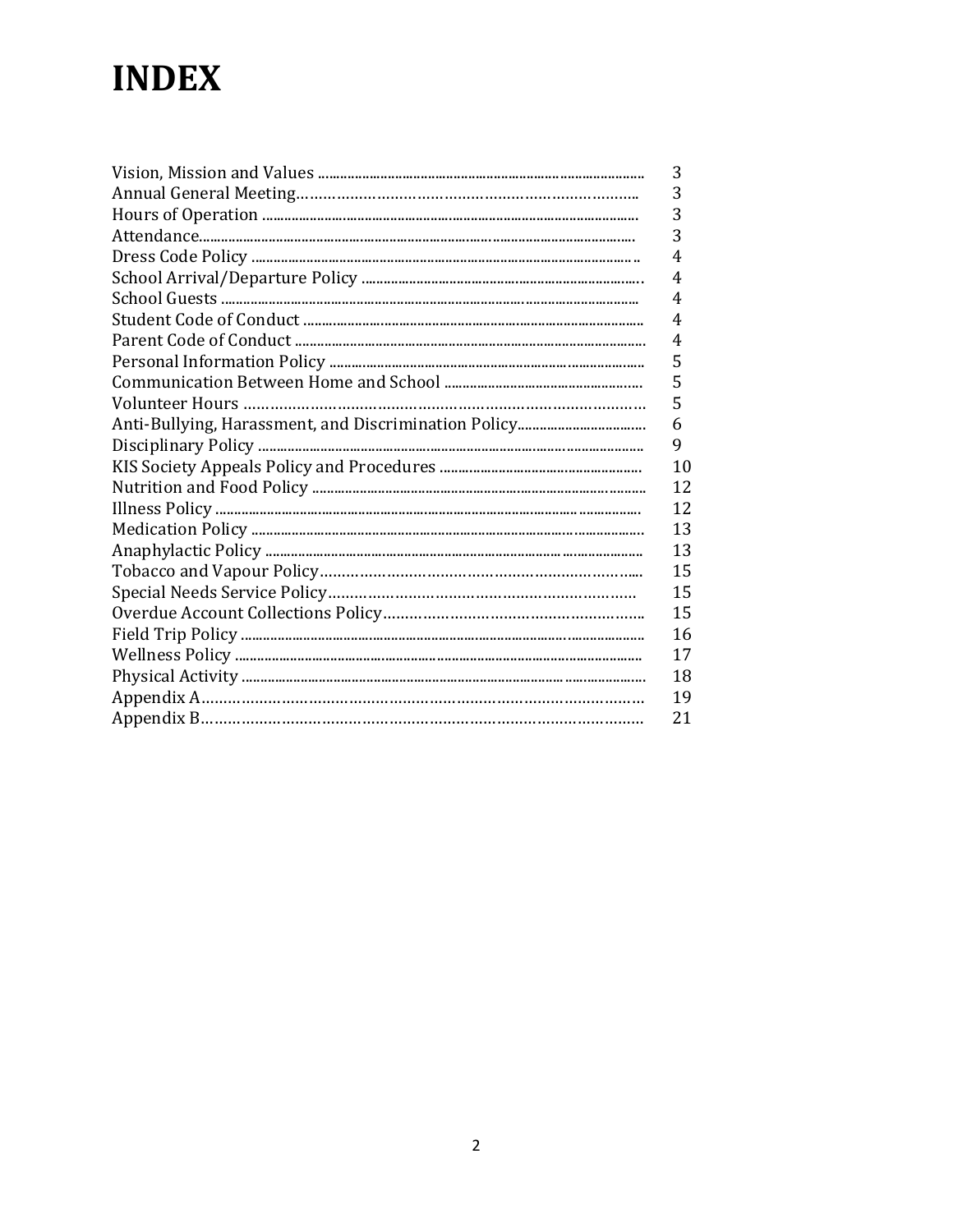### **Vision, Mission and Values**

### **Values and Philosophy**

We serve students and families in our community from Pre-Kindergarten to Grade 9. Our affordable tuition ensures accessibility, thereby fostering economic and social diversity within the school.

At KIS, students enjoy learning in small classes. They flourish from individual attention and interaction with their teachers, staff, classmates and volunteers. KIS encourages a lifelong passion for learning by listening to and attending to students' needs and interests. Teachers and other school staff build the students' confidence by allowing them to learn at their own pace.

The school strives to develop among students a sense of responsibility and self-discipline through age-appropriate guidance and authority. This builds students' awareness socially, emotionally, intellectually and physically. The school environment facilitates children learning to become responsible family and community members. The intent of the school's philosophy is to lead students to understand that their choices and contributions will influence the world, thus teaching them to act with integrity, enthusiasm and commitment.

# **Annual General Meeting**

The Kimberley Independent School Society annual general meeting will be held in October (date TBA). As part of the parent body that makes up the society we request each family send at least one representative to attend the AGM. Our bylaws require a percentage of the parent body to be in attendance in order to run the meeting.

# **Hours of Operation**

| Kindergarten - Gr9 drop off 8:20-8:35 am |
|------------------------------------------|
| 8:00am to 8:20am)                        |
| 8:35                                     |
| 10:30am to 10:45am                       |
| 12:30pm to 12:50pm                       |
| 3:00 <sub>pm</sub>                       |
|                                          |

Our administrative office is open Monday to Friday from 8:00am to 3:30pm. The school doors are open until 5:30pm for our after school childcare programs. Please enter and exit through the main doors at all times.

### **Attendance**

Classroom attendance is taken at 8:45am. Arrivals after this time will be marked late. All late students must enter through the main doors and let the office know they have arrived. If a student will be absent for the day, please let the office know by phone or email [frontoffice@kis.ca](mailto:frontoffice@kis.ca) To ensure your child's safety, our office staff will contact you if your child has not arrived and notification of their absence has not been received.

No child will be released until either parent or a legal guardian has signed them out or other persons listed on the registration form as an authorized pick-up person has signed them out. If a person comes to pick up your child that is not on the list provided to us, or we have no notification from the parent, the child will not be released. These rules also apply to our aftercare program.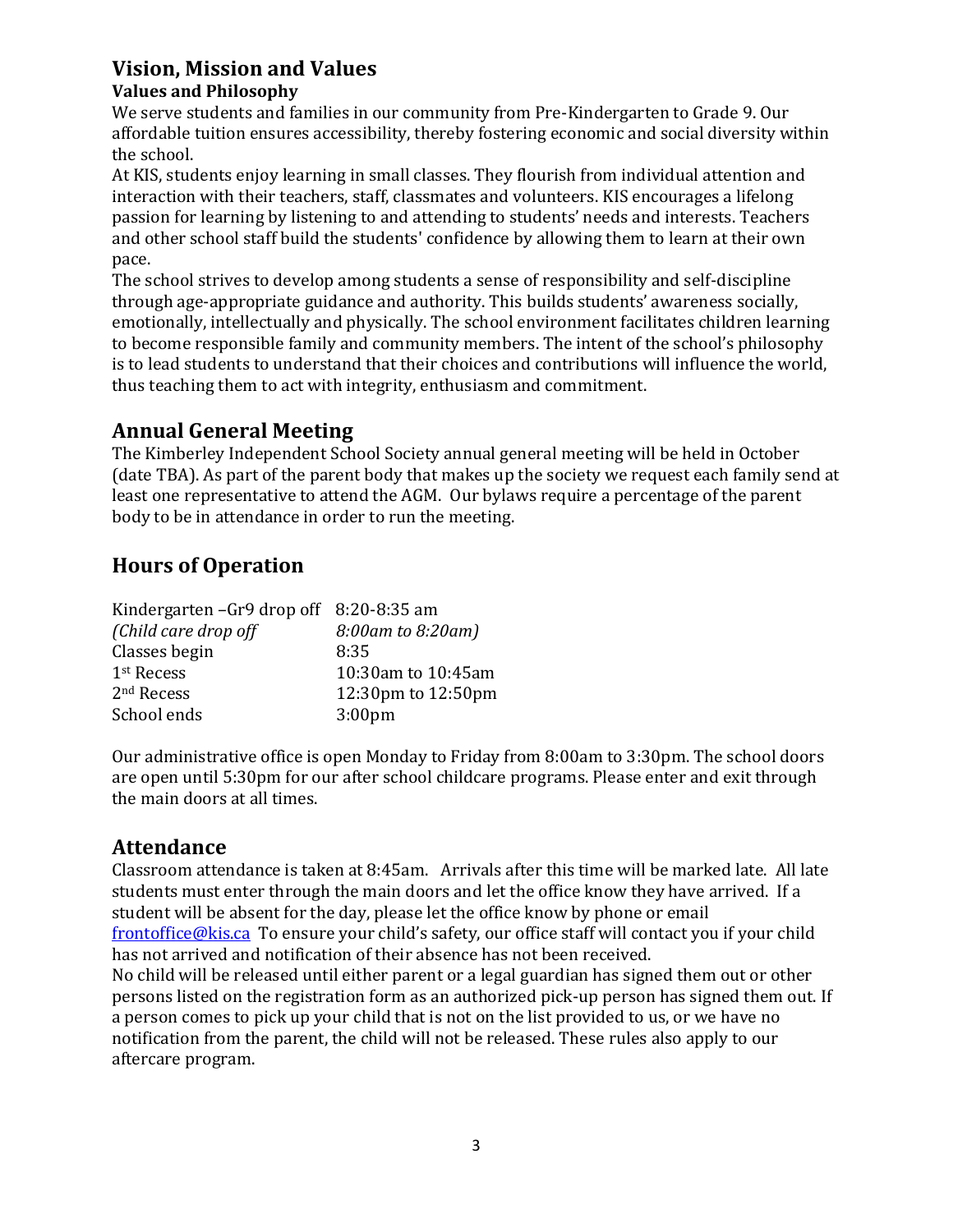# **School Arrival/Departure Policy**

School age children are expected to be ready to commence class promptly at 8:35am. All students must depart from the school by 3:15 pm as there will be no supervision after this time. Any student who has not been picked up/departed from the school by 3:15 pm will be placed in Aftercare and the parent will be billed a per diem cost of \$25/day, regardless of how much time is spent in Aftercare that day.

Following any off-site school activities/programs, students must depart the activity area by 3:00pm sharp. In order to respect the privilege of using our public facilities, please be sure to vacate the facility in a quiet and timely fashion.

# **Dress Code Policy**

KIS students may wear everyday attire following the guidelines below.

- 1. No short shorts. Mid-thigh length
- 2. Skirts must be mid-thigh length
- 3. No hats to be worn in the school during class time.
- 4. Tops must not show stomach.
- 5. Footwear is to be worn at all times
- 6. Running shoes with non-marking soles must be worn in the gym.
- 7. Clothing must not contain profane, suggestive, illegal or racist slogans or images, nor those that promote unhealthy acts or lifestyles including alcohol, tobacco, drugs etc.

### **School Guests**

All parents and guests entering the school (excluding pick up and drop off) must sign in at the office. In order to abide by fire code regulations, we must know how many people are in the building at all times.

### **Student Code of Conduct**

Expectations for students:

- Punctual in attending all classes
- Participate in all class and school activities in an attentive and cooperative manner
- Complete class work, school projects and homework within expected timelines
- Speak and act respectfully toward all teachers, parents, other adults and students
- Be prepared with appropriate materials/clothing for all classes
- Wear clothing that abides by the guidelines.
- Be respectful and considerate of oneself and others
- Be respectful of school property and the property of others

Conflicts are a healthy part of life and offer children an opportunity to learn about themselves and others. The manner in which conflicts are handled affect relationships with each other as well as feelings of safety and trust within our school community. KIS is committed to creating a school community that is based on respect, truth and consideration of others, and conflict resolution that is conducted with integrity.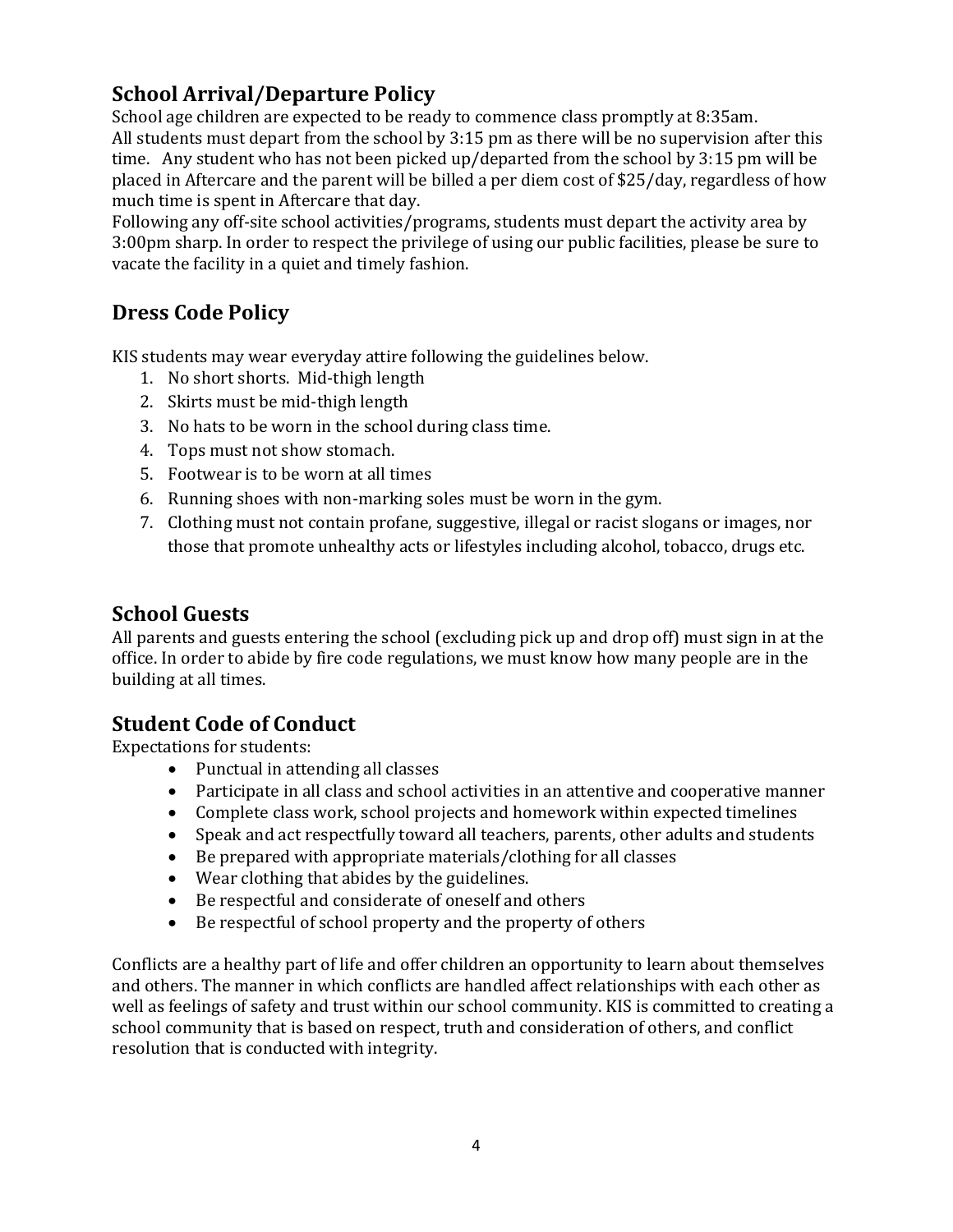### **Parent Code of Conduct**

As role models for the student's behavior, we expect parents will also conduct themselves in a manner consistent with the school's values, as outlined in the Student Code of Conduct. We recognize that parents are the first educators of their own children, and therefore have a right and responsibility to actively participate in their child's education. Parents are responsible for building close relationships with the Principal and teachers to support the wellbeing of the students.

In keeping with our mandate of fostering a strong, supportive school community that reflects integrity and respect, we request that parents limit their in-school conversations to supportive interactions and take any areas of concern directly to the administrator. To respect the teaching schedule, parents are requested to promptly leave the school at 8:30am and continue their conversations outside the building.

The parent body helps improve the school and supports the school community through positive, constructive information sharing and problem solving. In the interest of protecting the school's reputation and the private information of individuals, parents are requested to not speak negatively about the school in public settings (including social media sites), but rather bring concerns to the Principal and if necessary the Board of Directors. In the event that parents are found to be communicating negative, confidential, or inappropriate information in relation to any staff member, board member parent or student, etc., they may be brought before the Board of Directors for an investigation and disciplinary hearing. Handling parent or other school concerns constructively and ethically is a priority at KIS, and role models ethical behaviour for the students.

### **Personal Information Policy**

KIS holds the privacy of our students, staff and parents in high esteem. KIS follows the *Personal Information Protection Act* in processing and maintaining all personal information.

### **Communication Between Home and School**

Open and regular communication is encouraged, as it allows all members of the school community to feel included and informed. Through good communication, members can provide valuable support and direction. KIS keeps parents informed of current issues via students' daily planners, weekly emails, bulletin board and website updates. Parents are expected to read all communications in a timely manner to avoid miscommunication and delays in processing permission forms. Where issues of a more personal nature arise, the individuals concerned will be contacted directly.

The Board of Directors and the Principal are committed to open and transparent communication. Staff, parents and students are encouraged to maintain regular communication. Staff members may be contacted by see-saw, e-mail, or by in person appointment (booked in advance through the office). As each teacher has a varied style of preferred communication, he/she should be consulted as to the most appropriate method of contact. If you wish to meet with the Principal, please book an appointment through the administrative staff.

# **Volunteer Hours**

Families are required to volunteer 20 hours per year.

The office requires a payment of \$250 at time of registration via, eTransfer, cash or postdated cheque to June 1st 2022. For any families not completing the required hours, we will deposit your cheque and refund the difference. Volunteer Opportunities are displayed on the bulletin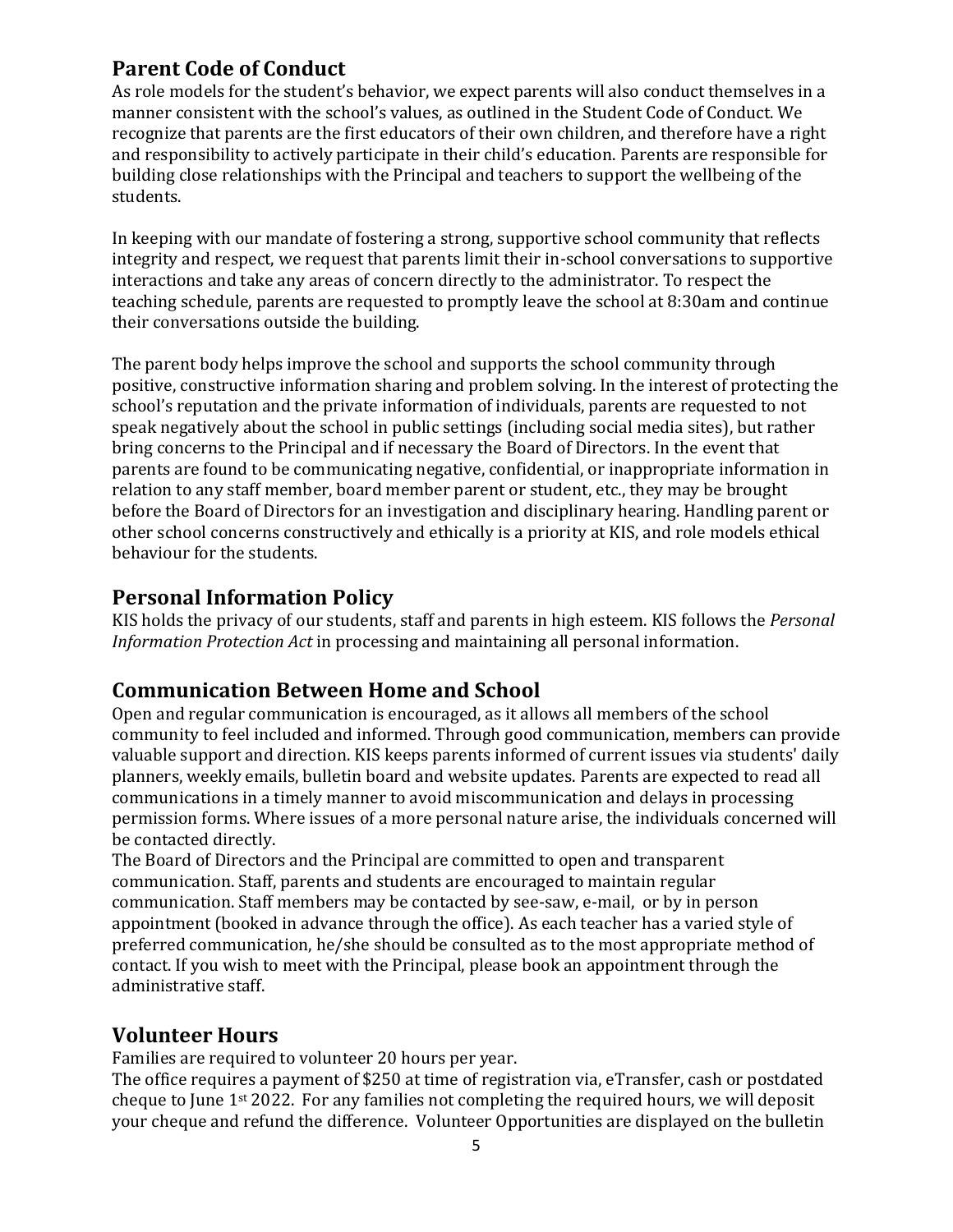board outside the office, by checking your Monthly News Letter or emails from the principal. "Volunteer Hour Tracking" is completed by the office staff. It is the parent/guardians responsibility to inform the office staff (frontoffice@kis.ca)of completed hours.

# **Anti-Bullying, Harassment, and Discrimination Policy Overview**

Kimberley Independent School has a zero tolerance policy for bullying, harassment, or discrimination. At no time will bullying, harassment, or discrimination of students or staff be tolerated. Bullying, harassment, and discrimination are regarded as a serious infringement of school rules and policy.

The safety and wellbeing of children in the Kimberley Independent School is of paramount consideration. Children deserve to be protected from abuse, neglect, bullying, harm or threat of harm. Therefore, KIS will ensure that children attending this school will experience a learning environment that enables every child to feel safe, accepted and respected. Kimberley Independent School will continuously develop strategies to make students feel valued, respected and connected within the school community. This will include the protection of the students' physical safety, social connectedness, inclusiveness as well as protection from all forms of bullying, regardless of their gender, race, culture, religion, sexual orientation or gender identity and expression, while remaining consistent with the independent school's faith-values, cultural perspectives and philosophical values.

The disciplinary policy will be enforced and any matter being identified as bullying , harassment, or discrimination will be thoroughly documented and investigated. If deemed to be bullying, harassment, or discrimination the behavior will be punishable by suspension and/or expulsion from the school. If the suspended student will be returning to the school, a plan will be developed to prevent future bullying or harassment, promote stronger relationships, and a positive social environment.

Any behaviour that intimidates or exposes students or staff to physical harm, ridicule, hatred, or contempt can have a significant negative impact on the school environment. The school will not tolerate retaliation of any sort against a student who reports a concern (witnessed, rumoured, etc.). If a student is found to have made a false claim or accusation, they shall face consequences determined appropriate by the school administrator.

There is a growing concern about conduct called "cyber-bullying" that has had a profound negative impact not only on students' ability to learn in school, but also the school's status as a caring and orderly learning and working environment.

The KIS Codes of Conduct are informed by the *BC Human Rights Code*, which states that two of its purposes are to:

- "foster a society in British Columbia in which there are no impediments to full and free participation in economic, social, political and cultural life of British Columbia," and
- "promote a climate of understanding and mutual respect where all are equal in dignity and rights."
- Students' feelings of safety and belonging, including freedom from discrimination, can seriously affect their ability to learn in school. As the "Safe Caring and Orderly Schools: A Guide", states, schools should be places where students are free from harm, where clear expectations of acceptable behaviour are held and met, and where all members feel they belong.

Safe schools:

- Make it easy and safe for students and their parents to inform school authorities of safety concerns
- Make a "big deal" about bullying, harassment and intimidation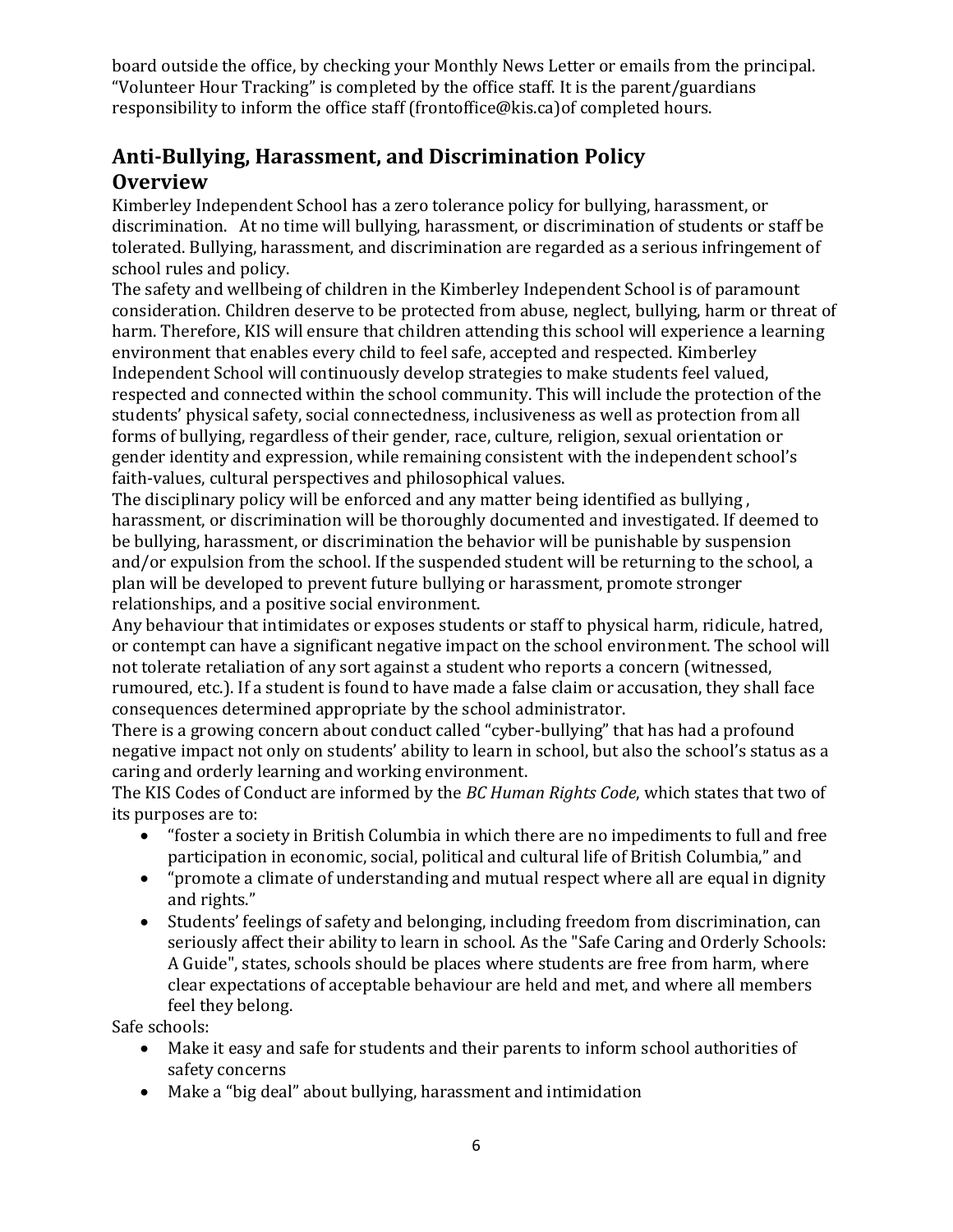Caring schools:

- Enable parents to advocate for their children's well-being
- Enable students to help each other

• Promote appropriate adult-student relationships

Orderly schools:

- Plan for things to "go right" and are ready to respond appropriately if or when things "go wrong"
- Minimize distractions from purposeful learning activities
- Are characterized by a climate of mutual respect and responsibility

### **Procedures**

The administrator has responsibility for investigations concerning harassment, intimidation or bullying, and acts of cyberbullying. The investigator(s) shall be a neutral party having had no involvement in the complaint presented.

All complaints will be investigated in accordance with the following procedures:

### **Step 1**

Any harassment, intimidation or bullying, and acts of cyberbullying (complaints, rumors, etc.) shall be presented to the Administrator. Complaints against the principal shall be filed with the Board. All such information will be recorded in writing and will include the specific nature of the offense and corresponding dates.

### **Step 2**

The Administrator receiving the complaint shall promptly investigate. Parents will be notified of the nature of any complaint involving their student. The administrator will arrange such meetings as may be necessary with all concerned parties within [five] working days after receipt of the information or complaint. The parties will have an opportunity to submit evidence and a list of witnesses. All findings related to the complaint will be recorded in writing. The administrator shall notify the complainant and parents as appropriate, [in writing,] when the investigation is concluded and a decision regarding disciplinary action, as warranted, is determined.

[A copy of the notification letter or the date and details of notification to the complainant, together with any other documentation related to the incident, including disciplinary action taken or recommended, shall be forwarded to the Board.]

### **Step 3**

If the complainant is not satisfied with the decision at Step 2, he/she may submit a written appeal to the Board. Such appeal must be filed within 10 working days after receipt of the Step 2 decision. The administrator will arrange such meetings with the complainant and other affected parties as deemed necessary to discuss the appeal. The Board Chair shall provide a written decision to the complainant's appeal within 10 working days.

### **Definitions**

Bullying behaviour: a pattern of repeated aggressive behaviour, with negative intent, directed from one person to another where there is a power imbalance. Bullying behaviour is a type of harassment and intimidation. This aggressive behavior includes physical or verbal behaviour, and is an intentional and purposeful act meant to inflict injury or discomfort on the other person. There are three critical conditions that distinguish bullying from other forms of aggressive behaviour including:

1. Power: involves a power imbalance. Individuals who bully acquire their power through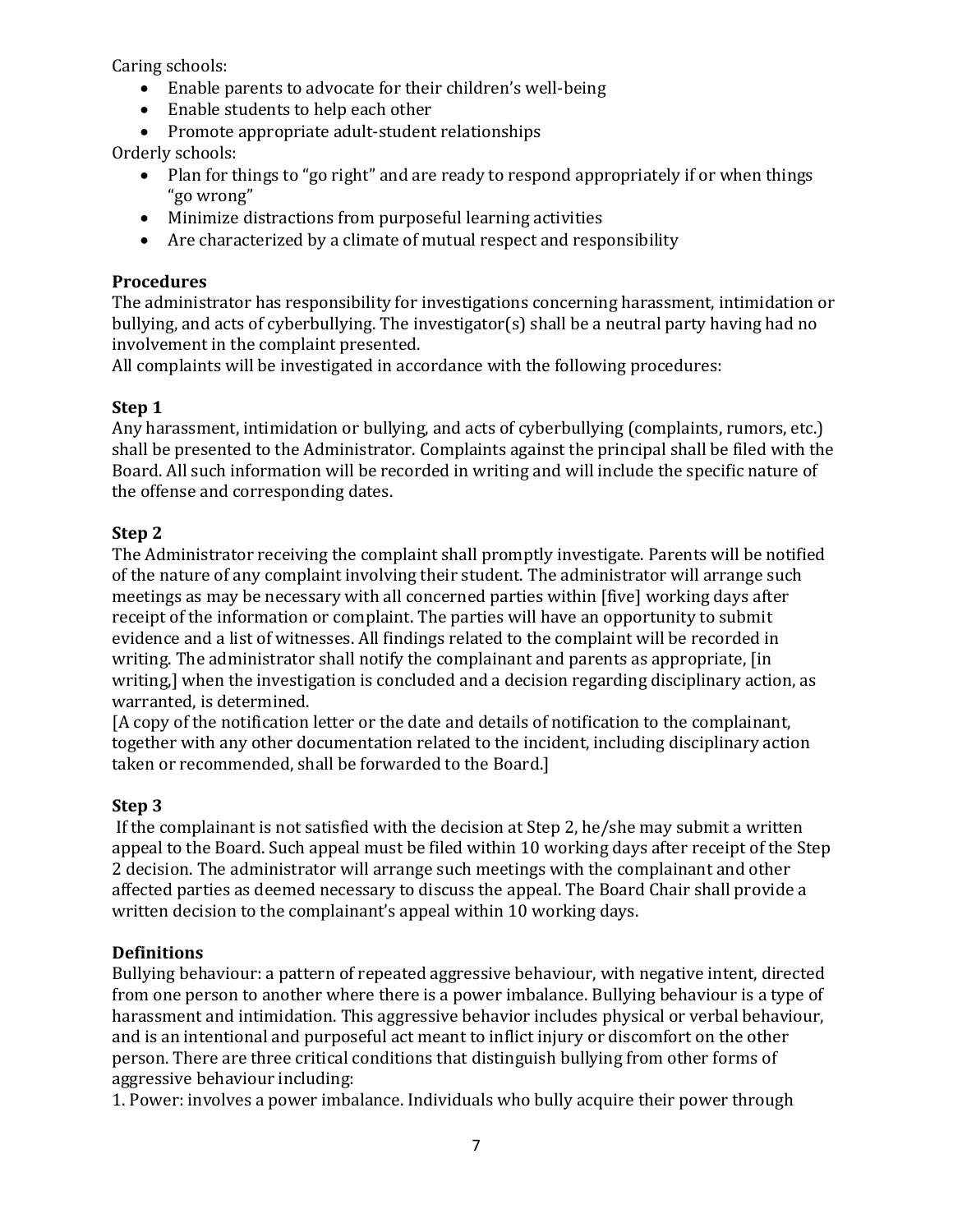physical size and strength, including status within the peer group, and/or by recruiting support of the peer group.

2. Frequency: is repeated over time. Bullying is characterized by frequent and repeated attacks. It is this factor that brings about the anticipatory terror in the mind of the person being bullied that can be so detrimental and can have the most debilitating long-term effects.

3. Intent to harm: is intended to hurt. Individuals who bully generally do so with the intent to either physically or emotionally harm the other person.

Cyber bullying: bullying behaviour which is carried out through an internet service such as email, chat room, blog, discussion group or instant messaging. It can also include bullying through mobile phone technologies and new internet technologies in the future. Harassment: any unwelcome or unwanted act or comment that is hurtful, degrading, humiliating, or offensive to another person is an act of harassment. Of particular concern is such behaviour that persists after the aggressor has been asked to stop. Any of the following behaviours could be considered harassment:

- 1. Condescending treatment that undermines another's self-respect, name-calling, teasing, disrespectful comments
- 2. Gossiping, spreading malicious rumours, "dirty" looks, social ridicule, public embarrassment
- 3. Social isolation ("freezing out" or rejecting others), exclusion from a group, threatening to withdraw friendship
- 4. Repeated unwanted communication
- 5. Unwelcome jokes, innuendoes, insults, or put downs; taunts about a person's body, disability, religion, attire, age, economic status, ethnic or national origin
- 6. Insulting graffiti directed at an individual or group
- 7. Unwanted and uninvited sexual attention, particularly when it is intimidating, hostile, or offensive to the recipient.
- 8. Intimidation: Intimidation is the act of instilling fear in someone as a means of controlling that person. For example, any of the following behaviours could be considered intimidation:
- 9. Verbal threats: threatening phone calls, threats of violence against a person or property
- 10. Physical threats: showing a weapon, jostling, threatening to punch, stalking or following
- 11. Defacing or stealing victim's property
- 12. Daring or coercing victim to do something dangerous or illegal
- 13. Extortion (demanding payment or goods for a victim's safety)
- 14. Inciting hatred toward a victim
- 15. Setting up a victim to take the blame for an offence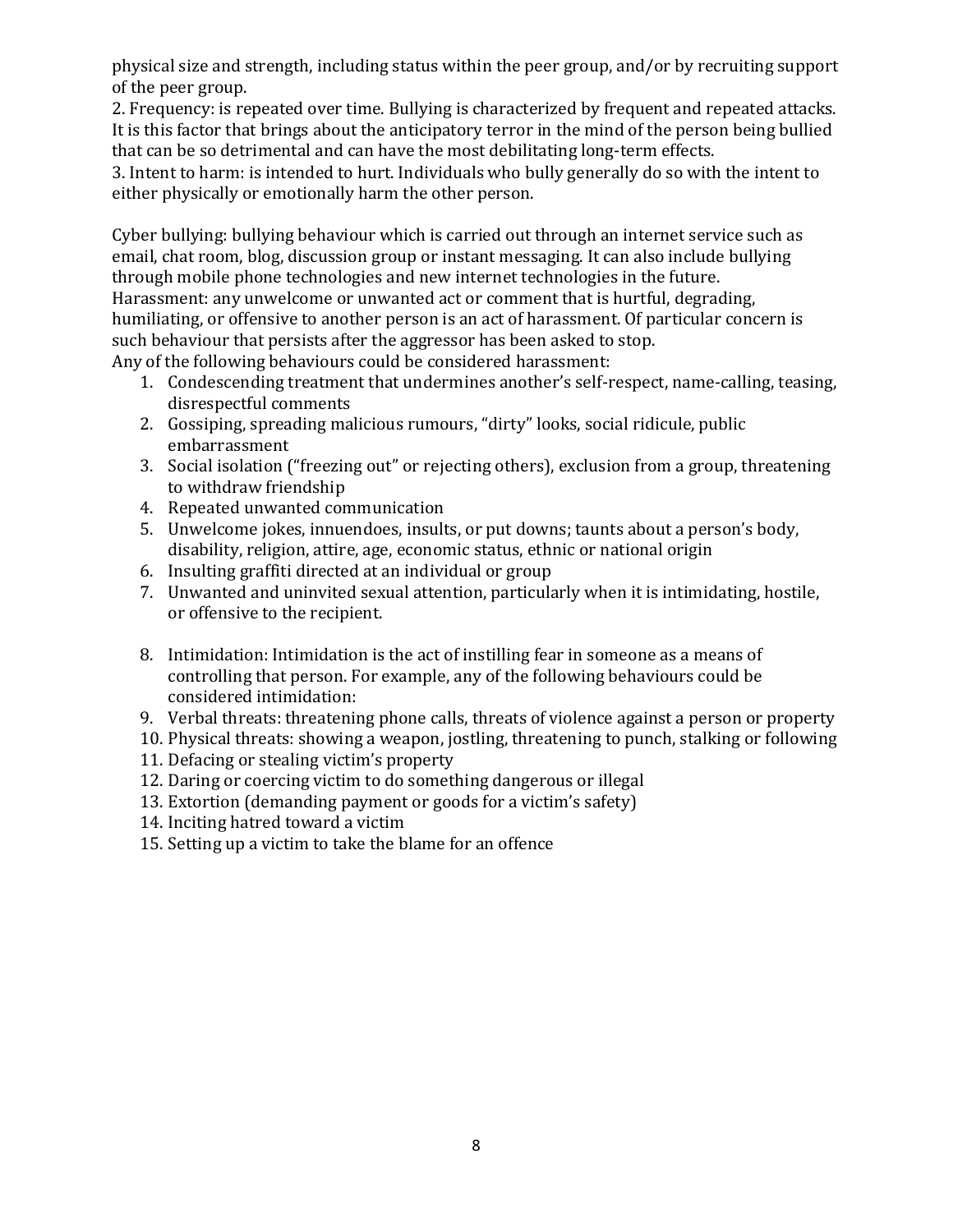# **Disciplinary Policy**

Our objective is to foster in our students the care, respect and consideration for oneself, other individuals and their property, and to enable our students to develop a sense of responsibility and self-discipline through age-appropriate guidance and authority based on the principles of the Kimberley Independent School.

#### **Elementary**

In the elementary school, the teacher stands as a loving authority and a worthy model for the children. In giving guidance, setting boundaries and assigning consequences the teacher draws upon the longer-term relationship with his/her students and a deep awareness of each child's individual temperament. The foundation of rhythms and routines established in early childhood is further developed by practice of good habits, which foster the emergence of selfdiscipline.

### **Junior High**

In junior high, the student's strengthening sense of self-discipline is called upon when they take responsibility for their actions and accept the consequences of their behavior. Students are able to experience dignity and self-worth when they are able to redeem their actions through reparative or restorative activities. While students are experiencing a growing need for individual expression, teachers still set clear boundaries and consequences to meet the older student's need for clarity, firmness and fairness.

#### **Continued Enrollment**

We believe that students will develop maturity, responsibility and self-discipline by engaging in the rich curriculum guided by the authority of their teachers and by experiencing the consequences of their actions within our school environment. However, when the teachers no longer believe they can affect transformation in a student due to the persistence and/or nature of a child's behavior, the school may decide it is in the best interest of everyone that the student leaves the school.

*Refer to Student Codes of Conduct* 

### **Guidelines for Discipline**

Day-to-Day Discipline Issues

- Teachers set guidelines and expectations for students' behavior and actions in their class, consistent with the School's expectations as outlined in the Code of Conduct, and review them with their students.
- Consequences for not meeting expectations will be assigned by the classroom teacher and will be applied in the context of the student's transgression, the child's age, his or her temperament and the history of the student's behavioural conduct.
- Consequences may include a detention, a letter of apology, an essay on the importance of respecting the rules.
- If deemed necessary the teacher involved will contact principal/parents to report the student's behavior. Principal may choose to send the child home and your child must be picked up within one hour. If parent is unavailable for pickup alternative arrangements must be made by parent.
- If a discipline issue is continual, the class teacher will contact the principal who will then contact the parents to discuss and issue possible solutions. At this time, the class teacher should inform parents of the student's status on the discipline policy.
- In some cases of a more extreme nature, the class teacher and the principal may recommend an out-of-school suspension. The length of the suspension (not to exceed 5 days) and whether it warrants a Contract for Continued Enrollment will be determined at this time. The student, parents and teacher will be informed of the suspension and the teacher will make a written report.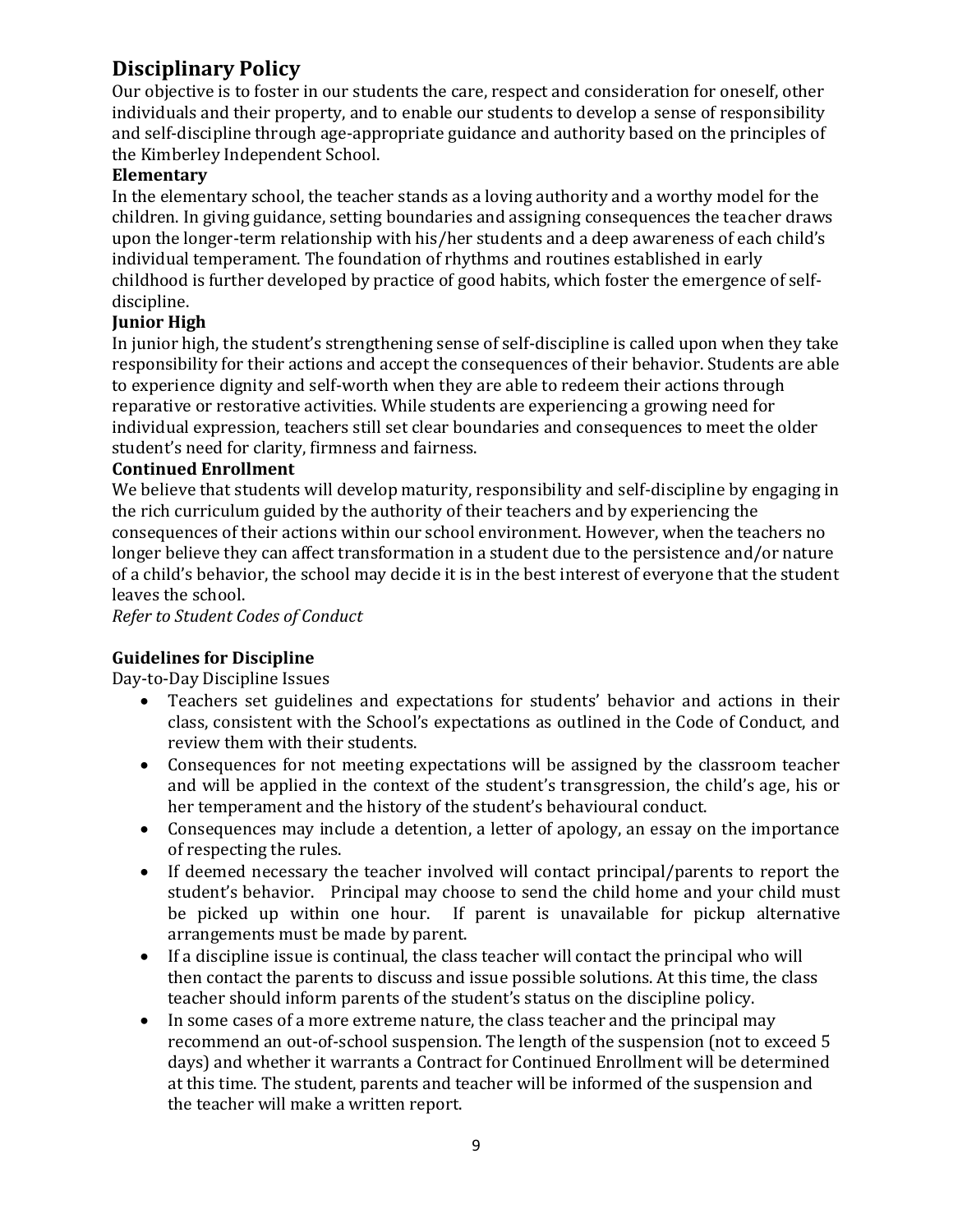- The Board of Directors will be informed of the out-of-school suspension at its next meeting.
- All inappropriate behaviour and resulting consequences will be reported to and documented by the student's class teacher and the principal, if required.
- Persistent Discipline Issues Contract for Continued Enrollment
- When a student's misconduct becomes persistent, their actions may become a detriment to the learning environment for the other students. The class teacher and principal may initiate a Contract for Continued Enrollment for the student.
- At the spring Parent/Teacher Interview, the class teacher and parents review the student's re-enrollment for the coming year. The class teacher may at that time recommend the placement of the child on a contract until the end of the school year, or reintegrate the student in to the class.
- Persistent Discipline Issues Students with Special Needs
- Some students may struggle with impulsive behaviour, and may or may not have a diagnosed special need. The school will strive to work with parents and other supportive professionals to ensure the student's needs are met.
- To ensure the safety of all students and allow educators to maintain a high quality of service. It is recommended that each classroom have no more than 2 students with special needs. The principal may modify the number of students with special needs per classroom, so long as safety and quality of learning are maintained. Factors influencing the number of students with special needs include: type and severity of special need, existing capacity in the classroom, meeting the needs of current students, obtaining additional resources to support the student with special needs.
- If a student requires additional professional assessments and/or supports and has become a danger to him/herself or others, that student may be asked not to attend school until the assessments are completed and adequate supports are in place.

# **KIS Society Appeals Policy and Procedures**

### **Parents and Students**

It is recommended that you initially speak to the teacher to try to resolve an issue. Then talk to the Principal, and if there is still no resolution, which you are satisfied with, contact the Board of Directors in writing and then make an appointment to address them directly.

### **Procedural Fairness**

It is important to us as an organization that the procedures followed in making decisions affecting students or staff members are fair, and are seen to be fair. Fair procedures reassure students, parents and staff by providing integrity and consistency in respect to decisions made in the school, which in turn will help to avoid misunderstandings and disputes.

- If KIS is intending to consider a matter which may affect a person's rights, that person will be informed of the matter: the person will be given a reasonable opportunity to make oral written submissions to:
- KIS Society on the matter being considered;
- The person is entitled to know and answer the case against them, that is to say be informed of and given the opportunity to respond to all information submitted which might influence a decision, prior to the decision being made;
- The person will be told the reasons for the decision;
- KIS Society will act in a manner, which is unbiased, fair, and open-minded.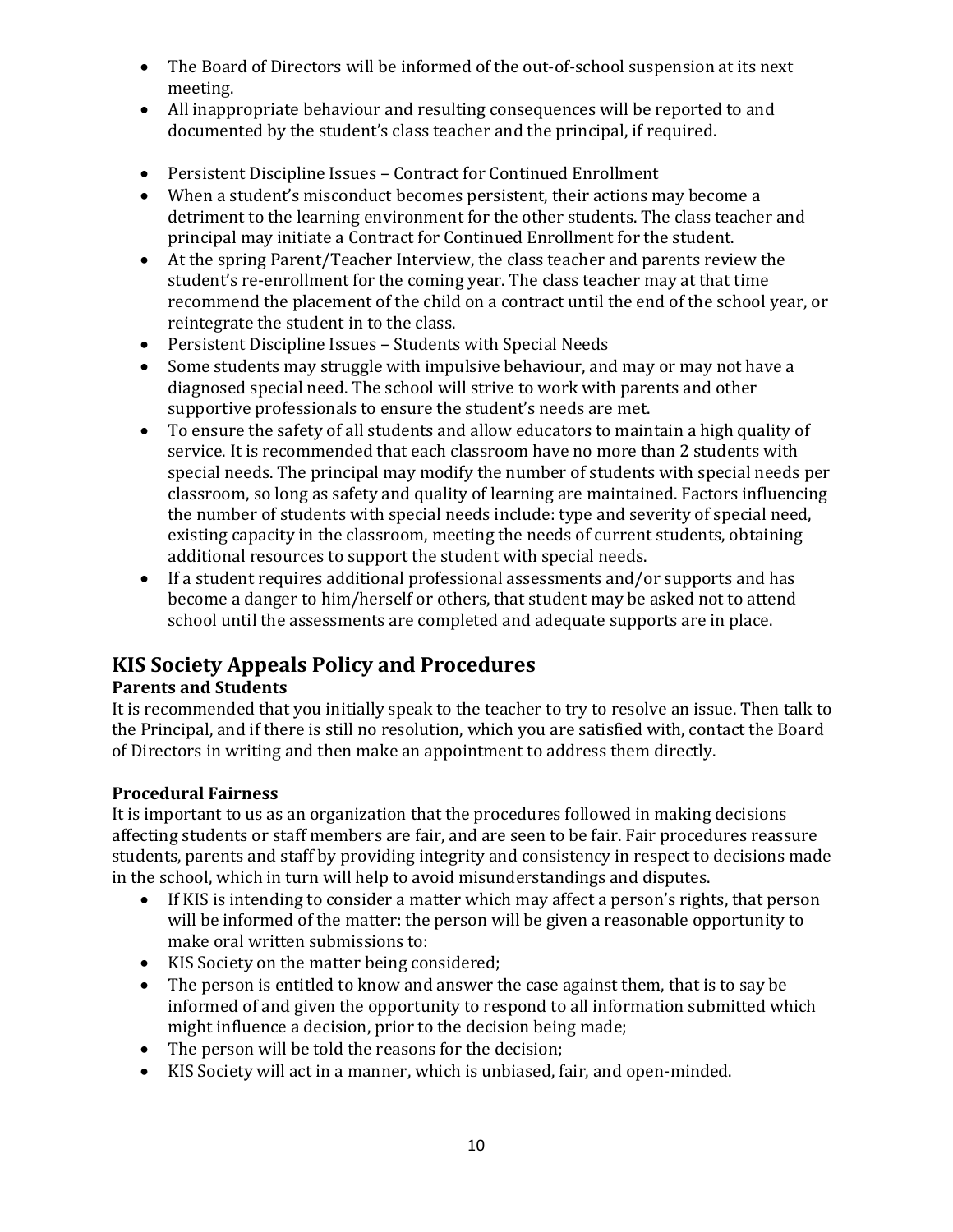### **Procedural Fairness Regarding Student Infractions**

Students will be treated with respect and dignity and will know what is expected of them. KIS Society has a code of conduct and rules that are signed by both the parent and the students to ensure that they are aware of the expectations of the school.

The requirements of procedural fairness; depends on the seriousness of the matter being decided. At the low end of the scale, an informal meeting between the principal or teacher and the student will appropriately deal with a minor infraction.

A decision respecting the possible suspension or expulsion of a student will be considered at the high end of the scale because of the serious implications for the student. These cases call for careful observance of all elements of procedural fairness and a full hearing.

In accordance with school policy, a student who is accused of breaching a rule will be notified of that of which he/she is accused, with the essential facts of what he/she is alleged to have done. In more serious cases, parents will be notified.

An accused student will be given the opportunity to tell his/her side of the story in the form of an interview. This will then be recorded by the person conducting the interview and signed by the student. Where the incident is minor, the principal or teacher concerned can satisfy this. In more serious cases, the principal will become involved, and finally if the principal and student/parents cannot reach a satisfactory decision, then the principal and/or

parents/student may appeal to the Board of Directors in writing for a full hearing process. **Student/Parent Appeals** 

In the case that a student and/or parent or the principal are not satisfied with the outcome of addressing a concern or issue together, they may appeal to the Board of Directors in writing for review of the issue. If a student or parent has concerns about the conduct of the principal, they may appeal to the "school official" on the Board of Directors for review, and possibly a full hearing. The Vice President and Chair of the Board in designated the "school official". KIS

### **Full Hearing Process with Board of Directors**

- In selecting the persons to hear an appeal, the Board of Directors will avoid those who have a close out of school relationship, family ties, or adversarial relationship with the student or student's family, or a staff member who is closely involved in the incident.
- Since Kimberley is a small community it may be difficult to find persons who do not have an appearance of bias regarding a particular appeal. In such situations the school will appoint a person(s) from outside the school community to handle the appeal.
- The purpose of a full hearing is to give the student/parent the opportunity for a fair and unbiased review of the original decision.
- The process will be limited to a review of the procedures followed by the original decision maker to ensure fairness and correctness. The Board does not have the power to overturn the original decision unless the Board found that a procedure was unfair or incorrectly implemented. In which case the Board would review the decision.
- If the dispute warrants a full hearing with the Board of Directors, then the student/parent and principal will be given the opportunity to present their perspectives on the issue at hand.
- The principal and the student/parent will be asked to leave the room while the Board of Directors discuss the matter and come to a decision.
- The principal and student/parent will then return to hear the final decision.
- There will be no retribution for pursuing an appeal or review.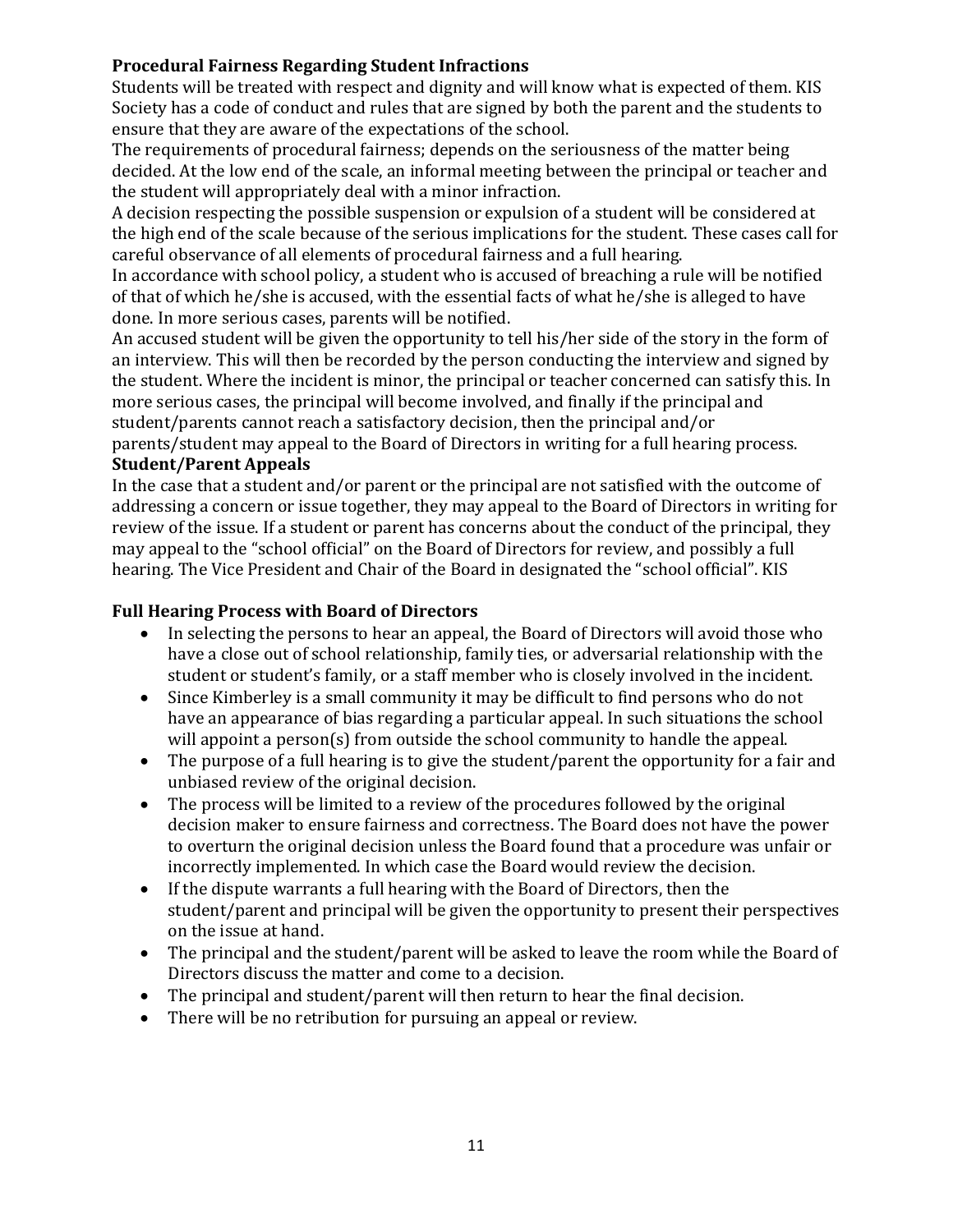### **Nutrition and Food Policy**

KIS encourages a healthy diet. Please do not send candy, soda pop, chocolate and other junk food. Healthy children are better able to learn. In fact, children with healthy diets have improved brain development and mental abilities, increased self-esteem, reduced anxiety, and less depression and hyperactivity. Schools provide the ideal setting to enable children and youth to make healthy eating choices that support the realization of their individual potential.

#### **Allergies – Nut Free Environment**

KIS is a NUT FREE environment. Please do not send your child with any nut products.

### **Illness Policy ( COVID 19 Sickness Policy is in effect. Please see Appendix A)**

KIS asks parents to please keep their child/children at home or seek alternative care arrangements for the following situations in which an illness is preventing a child from participating normal activities and/or is taking up more of the caregivers/teacher's time from the other children than the staff ratio will allow.

Conditions for Exclusion:

- Pain any complaints of unexplained or undiagnosed pain
- Fever (100 degrees F/38.3 degrees C or higher)
- Sore throat or trouble swallowing
- Severe itching of body and scalp
- Known or suspected communicable diseases
- Headache or stiff neck
- Yellow/green sinus discharge
- Diarrhea/Vomiting
- Scabies
- Head lice
- Shingles/Chicken Pox (open wounds)
- Hepatitis A
- Strep throat
- Impetigo
- Tuberculosis
- Measles
- Mumps
- Pink eye (with discharge)
- Ring worm
- Rubella (German measles)
- Whooping cough
- Conditions for Non-Exclusion:
- Shingles/Chickenpox (with no discharge or covered wounds)
- Colds without colored phlegm
- It is required to keep (or take) a child home when the child:
- Is suffering from one or more of the above symptoms/conditions
- Is not well enough to take part in the activities at school

Ultimately, the care of the child is parent's responsibility.

Parents will inform the school within 24 hours of a diagnosis of a serious illness or contagious, communicable disease in the family. This is to protect staff and other families who attend the school.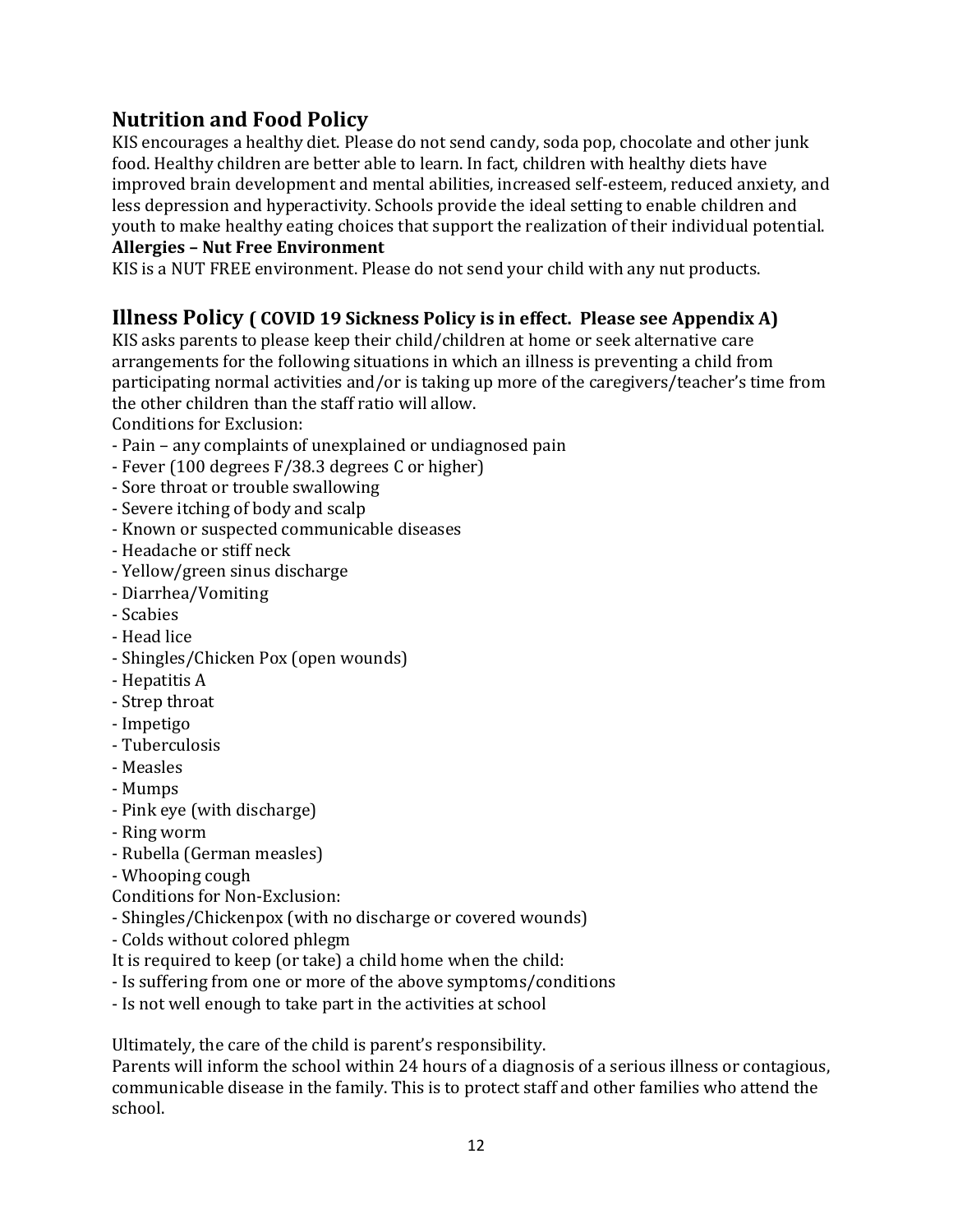Care of a Sick Child and Notification of Parents

When a child becomes ill, we will make the child comfortable in a quiet place where he/she can rest and will be closely supervised.

Parents will be notified immediately and agree to begin to making alternative work arrangements or arrangements for alternate care. If your child is seriously ill, you or an alternate must come for the child IMMEDIATELY. If we cannot reach a parent, we will call an emergency contact listed on the registration form or the child's doctor may be contacted, depending on the seriousness of the illness.

### **Medication Policy**

KIS School Society will only administer medication as prescribed by a doctor. Medication will only be administered in accordance with instructions and authorization from child's parents. Medication is kept in a locked filing cabinet in the office and is administered by the staff.

### **Procedure:**

Medication must be labelled and only from the original container or package with:

- 1. Child's name
- 2. Name of drug or medication
- 3. Dosage of drug or medication
- 4. Date of purchase.
- 5. Instruction for storage.
- 6. Instruction for administration:

A Medicine Administration Form must be completed at the office.

# **Anaphylactic Policy**

### **Definition of Anaphylaxis**

Anaphylaxis is a severe allergic reaction that can be fatal, resulting in circulatory collapse or shock. The allergy may be related to food, insect, medicine, latex, etc.

### **Purpose of the Policy and Procedures**

KIS is committed to taking a pro-active, positive position regarding the prevention of anaphylaxis. The purpose of the policy is to provide a process for dealing with anaphylaxis in the school.

### **Strategy to Reduce Risk of Exposure**

- 1. Foods which " may contain" nut warnings will not be served.
- 2. Parents are responsible to read all labels prior to sending the food item to school.
- 3. Staff purchasing foods on behalf of the KIS School must read food ingredients labels every time they purchase a product.
- 4. Any persons supplying food to the children will be notified of all life threatening allergies.
- 5. All children and staff will wash hands before and after handling food
- 6. All surfaces will be cleaned with a cleaning solution prior to and after preparing and serving foods.
- 7. All cleaning supplies, medicines and any other products that may be of danger and / or commonly produce allergic reactions will be stored away.
- 8. Extra special supervision of anaphylactic children will be conducted during eating.
- 9. Parents with children with anaphylaxis will provide an individual plan for their child prior to enrolment on our Anaphylaxis Emergency Plan form.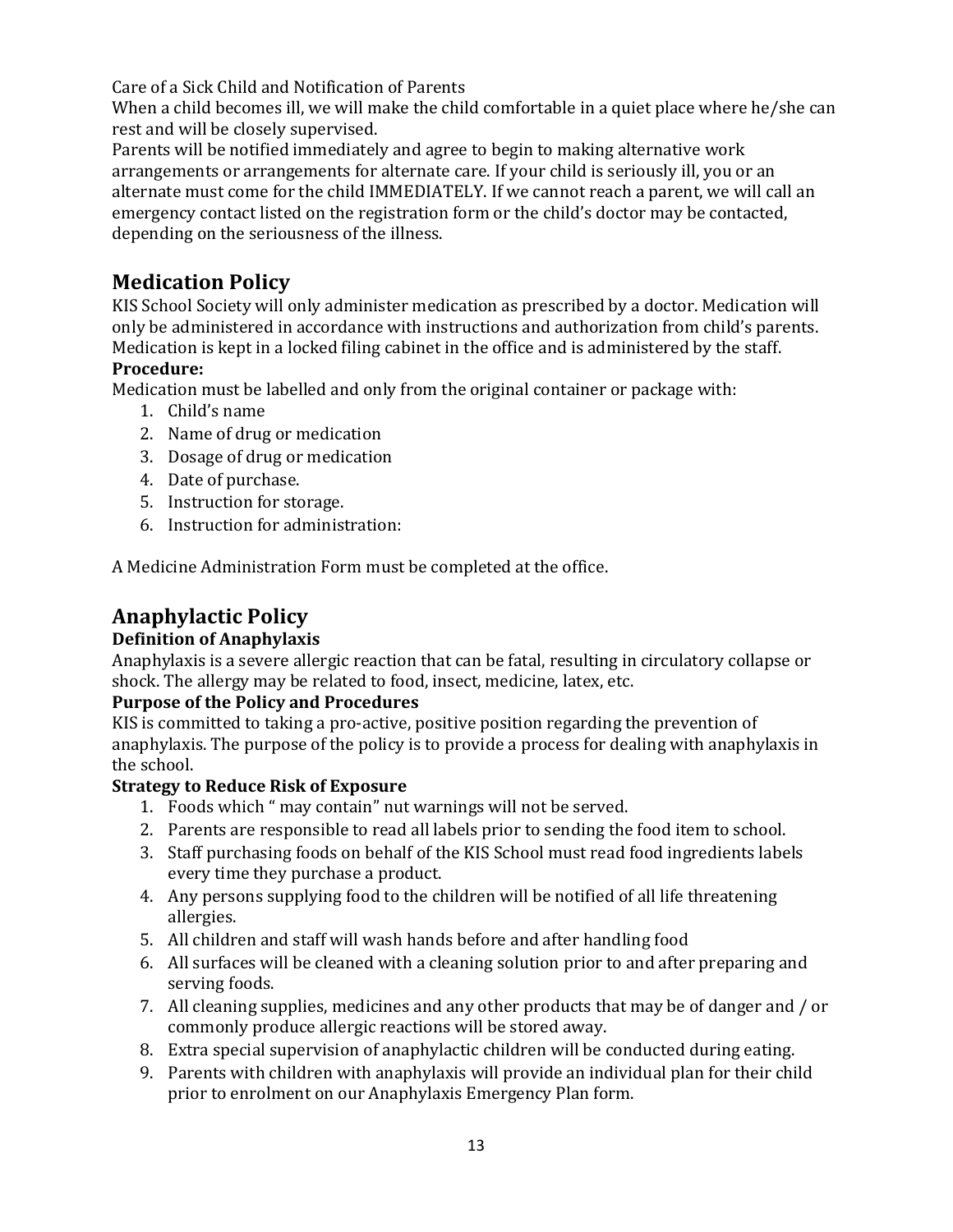### **Individual Plan and Emergency Procedures**

Prior to enrolment, the parent/guardian will meet with the administrator/staff to provide input for the child's individual plan and emergency procedures. This plan will include but is not limited to:

Description of the child's allergy Monitoring and avoidance strategies Signs and symptoms of anaphylactic reaction Staff roles and responsibilities

- 1. Parent/guardian consent for administering allergy medication, sharing information and posting Emergency Plan (form attached to be completed by parent)
- 2. Emergency contact information
- 3. Location of Epi Pen
- 4. Physician note for child to carry Epi Pen
- 5. Parents are requested to advise the administrator/staff if their child develops an allergy, requires medication and/or of any changes to the child's individual plan or treatment. Individual plans will be revised yearly and as directed by the parent or physician.
- 6. Copies of individual plans are to be in each child's file, emergency bags, and each child's classroom.

### **Emergency Protocol**

- One person stays with the child at all times
- One person goes for help or calls for help
- Follow emergency procedures as outlined in child's individual plan
- Call 911. Have the child transported to hospital, even if symptoms have subsided. Symptoms may occur hours after exposure to allergen
- Administered Epi Pen is to accompany child to hospital
- Administered Epi Pen is to be given to hospital employee or child's parent for disposal
- One calm staff must stay with the child until parent or guardian arrives. The child's back-up Epi Pen auto injector should be taken

### **Training**

- Each school year, all staff will be trained by a health professional, and/or parent/guardian of each child. Parent/guardian with an anaphylaxis child enrolled in the school will train the child's teacher and assistant before the child attends class.
- Staff, students and volunteers must review the school's anaphylactic policy and any individual plans before they begin their employment and provide care and at least annually afterwards.
- Volunteers and students are not permitted to administer medication unless under extreme circumstances, e.g., "staff member is unconscious."
- Training will include procedures to be followed in the event of a child having an anaphylactic reaction, recognizing the signs and symptoms and administering medication during our annual first-aid certification
- Staff will conduct a check to confirm child(ren) have their required medication with them before each transition, (i.e., moving from the class to gym, leaving the school, etc.)
- The staff will be required to sign and date that they have received training.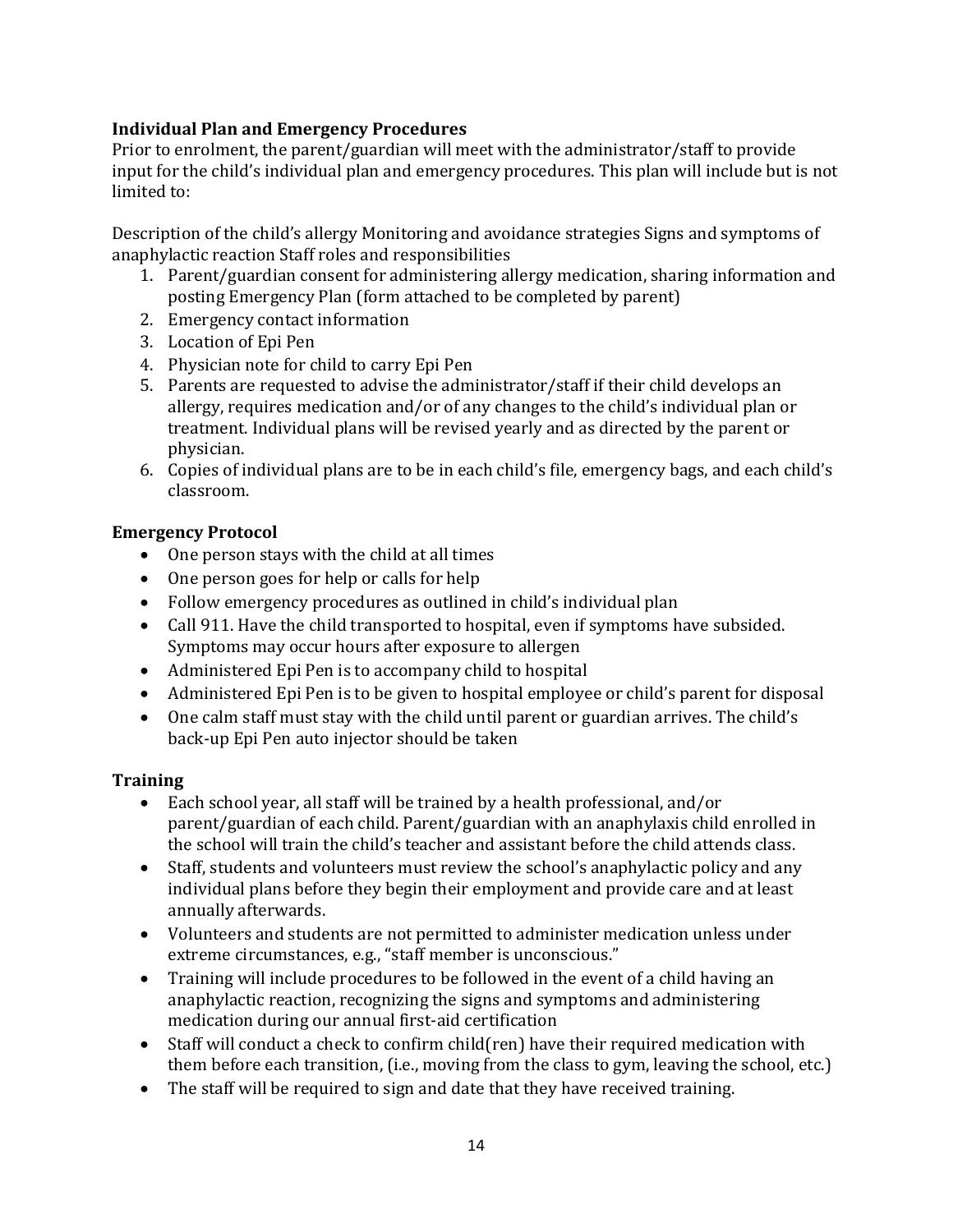KIS school administrator will keep a log on file of all training dates, trainers and staff signatures

# **Tobacco and Vapor Policy**

### **Students:**

Students are not permitted to consume tobacco or vapor-related products at any time on school property. Failure to comply with this policy will result in appropriate disciplinary action from the principal.

### **Staff and Parents:**

Staff and Parents of KIS are not permitted to consume tobacco or vapor-related products at any time on school property. Failure to comply with this policy will results in a formal written report to be submitted either to a professional file (staff) or directly to the parent.

# **Special Needs Services Policy**

The Kimberley Independent School will provide Special Needs services as required, for identified students, if the school feels capable of meeting the needs of the student. This will be determined with consultation and input from staff and the students' family. If Kimberley Independent School feels it has staff or facility limitations that will not allow for the student's needs to be met, then the school reserves the right to refuse or end enrollment. The Kimberley Independent School will not cover the cost of student testing to determine Special Needs. Families must provide full disclosure of pre-existing conditions at the time of enrollment. Special Needs funding, if applicable, will be distributed as outlined in the Special Needs funding Allocation section.

# **Overdue Account Collections Policy**

The Kimberley Independent School must have authority to collect outstanding balances on accounts in arears. The aim of this policy is to collect overdue balances on accounts from families who have received educational services from KIS in a school year other than the current year from the date of notice.

The Kimberley Independent School will be seeking the following conditions from accounts that are overdue in previous school years:

- 30% minimum down-payment on the overdue balance.
- A monthly repayment schedule, to be received by KIS on the  $1<sup>st</sup>$  of each month, beginning the following month after down payment has been received (Example 300\$ payed March 10, balance monthly repayment schedule to begin April 1st). It will be the sole discretion of the principal and Board of Directors to decide on an appropriate repayment schedule for each individual case following the 30% down payment.

*Account holders seeking to make a full lump-sum down payment on an account in arears, or a larger than 30% down payment, are entitled to do so.* The Kimberley Independent School will be placing overdue accounts with a collections agency of their choosing if the following conditions are not met:

• No communication has been received by KIS within 30 days of distributing a 'Notice of Overdue Account' to those families in arrears.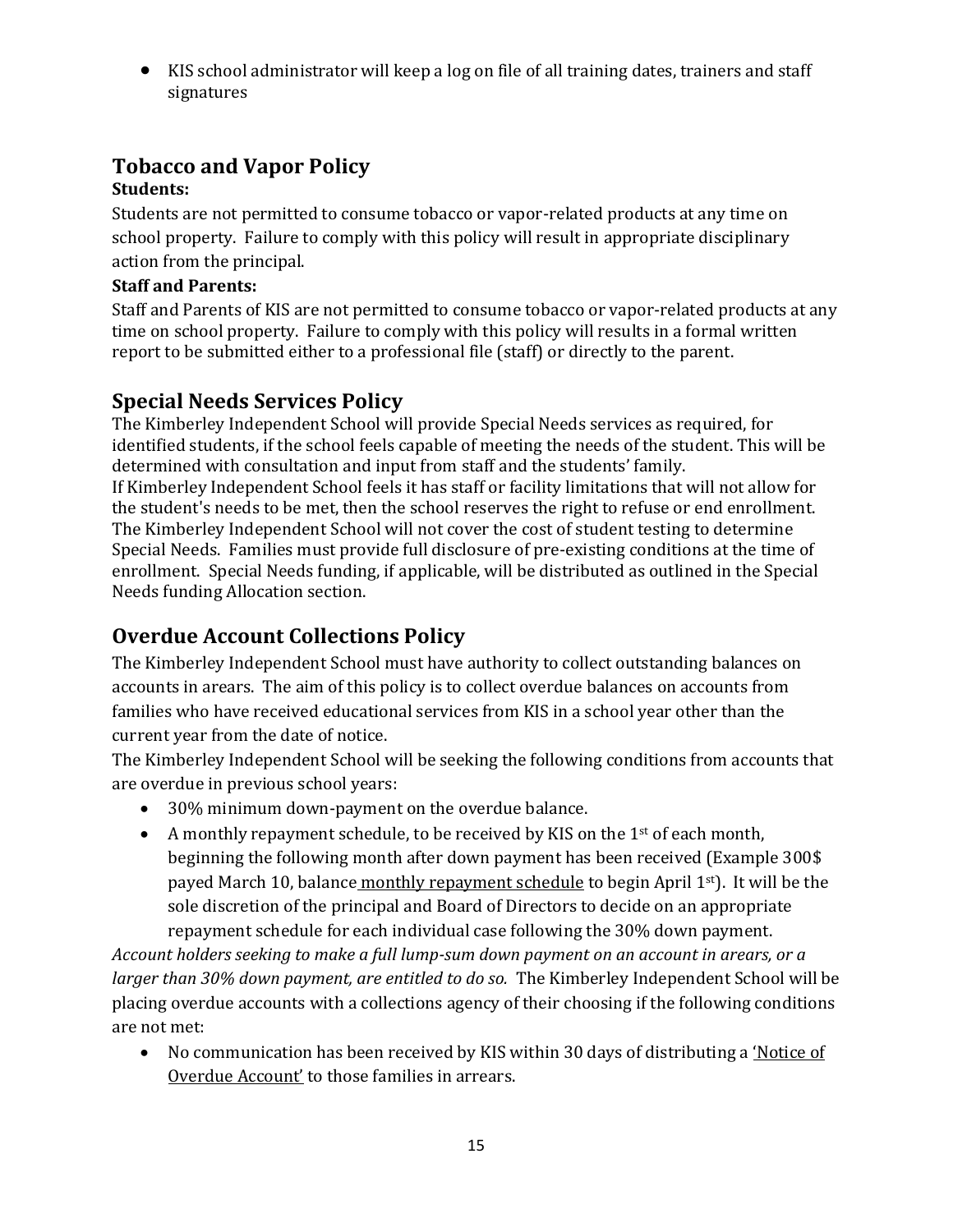- No payment has been made towards the balance, in accordance with the monthly repayment schedule, without communication of circumstances with the Kimberley Independent School.
- No payment has been made on an overdue account, in accordance with the monthly repayment schedule, for 60 days.

# **Field Trip Policy (COVID 19 Plan in effect) See Appendix B**

Kimberley Independent School encourages teachers to enhance and deepen their students' experience of the curriculum through field trips. The academic, social, cultural and physical developmental goals of the curriculum are to be central to the purpose of the field trips. Students are likely to be involved in several activities during the year. The safety and wellbeing of the students and adults on the field trip are of primary importance.

### **Guidelines**

1. Teachers are to ensure that all the considerations of safety and wellbeing have been addressed and all the necessary preparations and precautions have been taken.

2. The same high standards of behavioural conduct are expected, as outlined in the Kimberley Independent School Code of Conduct. The Disciplinary Policy is in effect while students are on field trips.

3. Booking of Trips:

- Trips will be booked approximately one month in advance when possible, in order to inform parents of outings
- Parents will be asked to volunteer as soon as possible before the trip
- Parent volunteers and guest speakers, guides, etc. must have a criminal record check completed
- Parent drivers must have a driver's license and a clean driver's abstract

4. Field trips will be kept within a reasonable cost.

5. The chosen field trips will have a direct and reinforcing effect on the students' studies, or offer opportunities for outdoor education, community service and/or character building activities.

6. The agreement and cooperation of the students' parents is essential for the success of the trip. Parents must provide written consent in advance of the trip for students to participate, and complete the Field Trip Medical Form for their child.

### **Procedures:**

1. The safety procedures and protocols on the attached forms are to be carefully attended to in preparation for the trip. Every effort must be made to ensure that the safety procedures are followed for the duration of the trip.

2. Teachers are to review with their students the standards of behaviour that will be expected of them on the trip. If the trip is in a natural setting, care and consideration of the environment will also be discussed.

3. Teachers will ensure they include the following in their supplies:

- a. First Aid Kit(s)
- b. Sick bags
- c. Bucket
- d. Mobile phone and that the office has contact number noted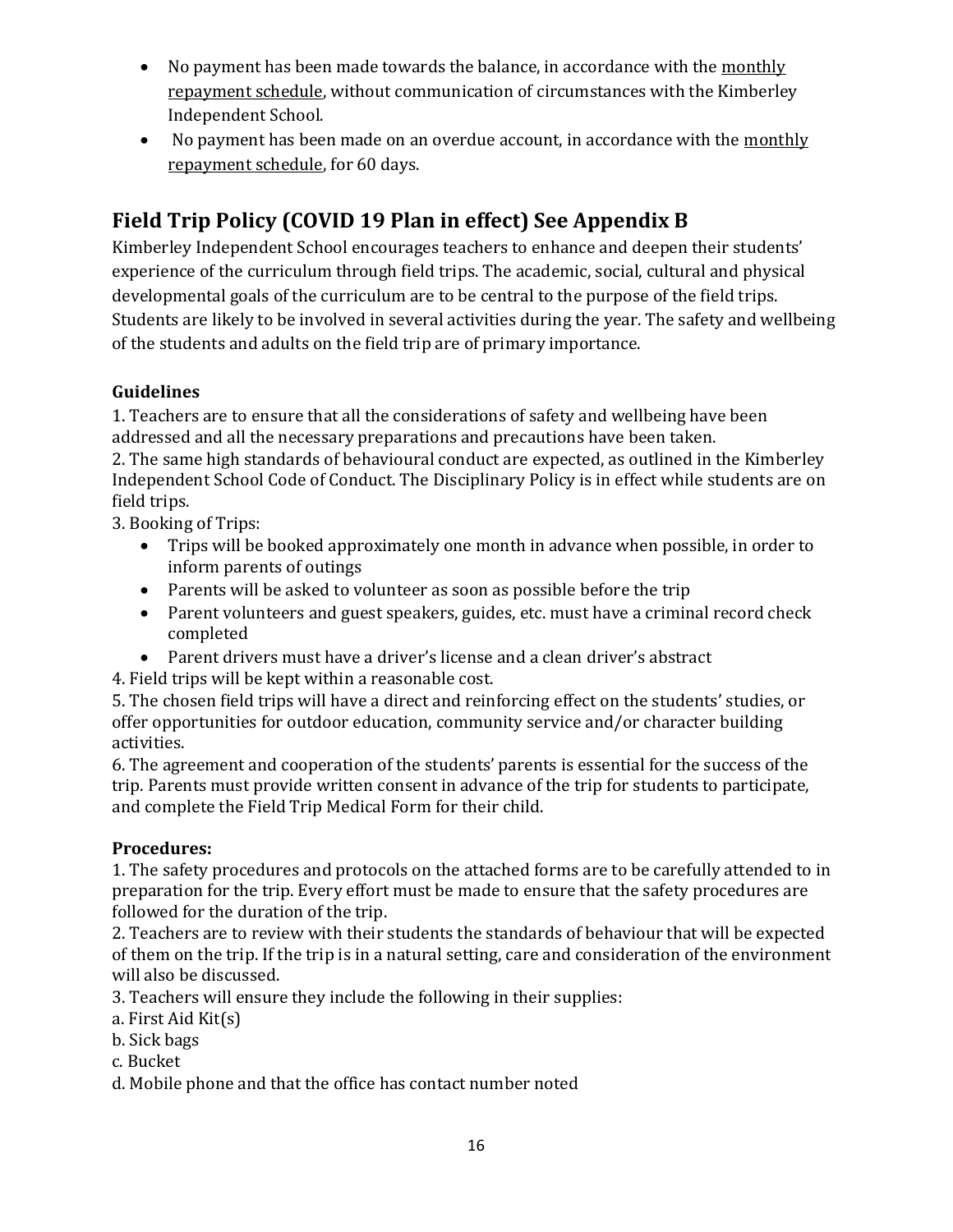e. A class list with all medical and behavioural issues noted. As well as all emergency contact details for each child.

f. The office should have full details of the following:

i. Route taken to the destination.

ii. The contact details of the destination.

iii. Nature of the outing

g. Medical information form should be given to each supporting adult relating to any of the children in their allocated group.

4. At least one staff member going on the trip will be First Aid trained.

5. Teachers will ensure that any preliminary or follow up work related to the trip is done. This does not have to take the form of a written activity

### **Local Field Trips**

During the year the teachers at the school take the children out in the community on local field trips. These trips are within a three kilometer radius. These field trips are often spontaneous as schedules often change due to last minute changes such as weather. We ask all parents to sign an initial consent form allowing your child to participate in such outings and to use the school bus when necessary.

Our commitment to our parents:

- We will make sure all children are dressed appropriately
- all children will be under staff supervision at all times

### **Overnight Field Trips**

Procedures to be followed in the planning and execution of overnight trips are available from the school administrator.

### **Wellness Policy**

### **Background**

1) Goal: To ensure that there is a common application and understanding of the need for nutritional, physical activity, and mental wellbeing guidelines in our school and the resulting positive affect for the health and academic achievement of all students.

### **Nutrition:**

**The Kimberley Independent School (KIS) community shall require that all foods made available on the school premise should offer children nutritious choices in accordance with the** *Guidelines for Food and Beverage Sales in BC Schools* **and** *Eating Well with Canada's Food Guide***.** 

a) Food as Rewards: The staff at KIS chooses alternatives to food and beverage rewards for academic performance or desired behaviour.

b) Food Served or Sold at the School: Food and beverages provided or sold by the school will follow the "Choose Most Often" and/or "Choose Sometimes" classification. This includes but is not limited to: food programs (Hot Lunch, taste-testing).

c) Celebrations, Events and Holidays: At KIS, "Choose Most Often" and "Choose Sometimes" foods and beverages will be used at all celebrations, events and holidays. As stated in the BC Ministry of Health's *Guidelines for Food and Beverage Sales in BC Schools*, foods and beverages from the 'Choose Least Often" and "Not Recommended" categories are not suitable for distribution in schools.

Celebrations and holidays at KIS include activities that do not focus on food.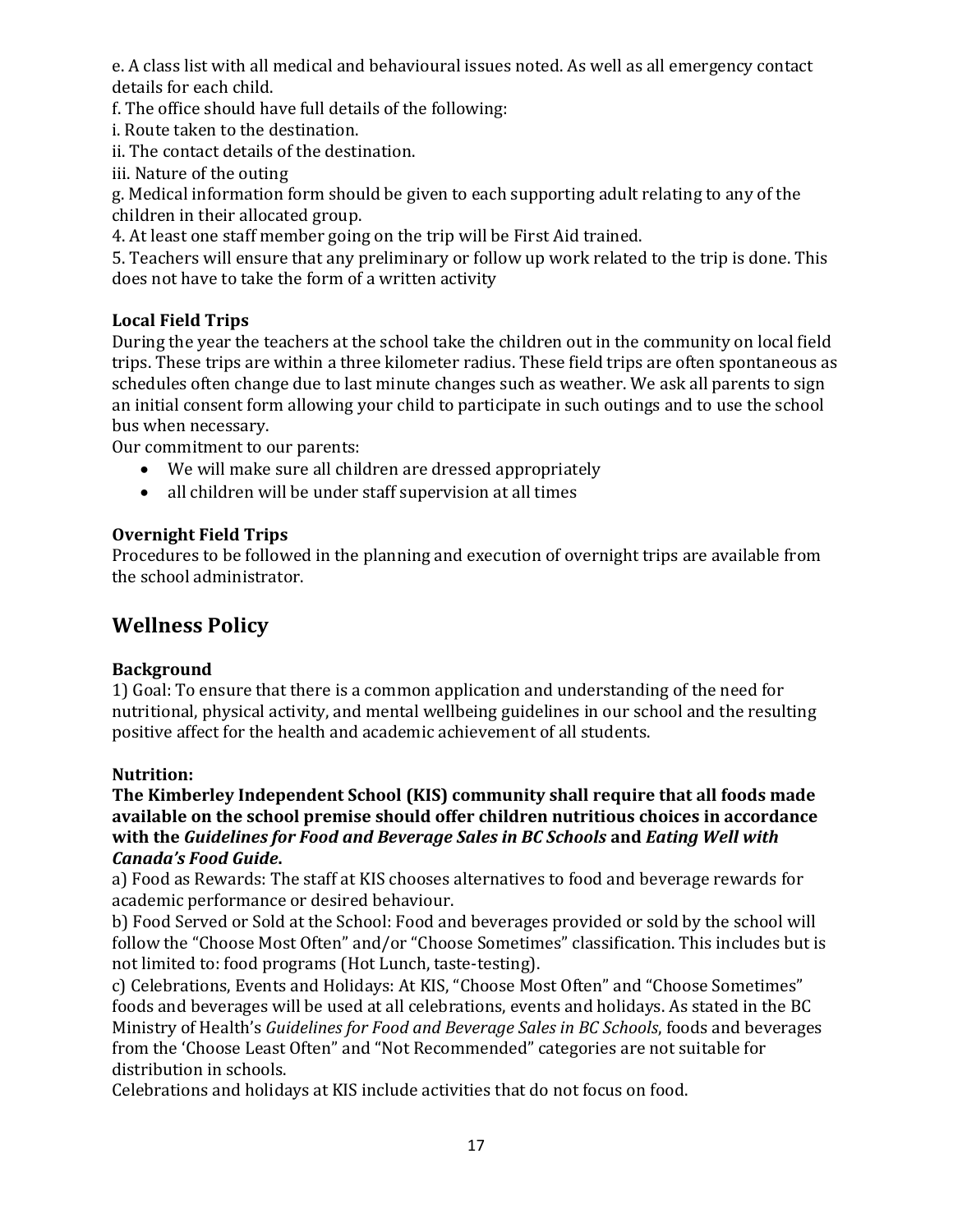d) Lunches: Staff, parents, and students will demonstrate a commitment to healthy eating by including foods from the "Choose Most Often" and "Choose Sometimes" guidelines in the lunches that they consume at the school.

e) Fundraising: To support student's health and school nutrition-education efforts, school fundraising activities will strive to include food from the "Choose Most Often" and "Choose A Sometimes" guidelines.

f) Staff Role-Modeling: KIS staff recognizes the importance and impact that healthy role modeling can have on influencing student behaviours. All staff members are encouraged to choose food and beverages from the "Choose Most Often" and "Choose Sometimes" guidelines during school hours, school meetings and when interacting with students at school (e.g. staff will not drink soft drinks in the classroom or hallways.)

g) Education: KIS staff will provide nutrition education to the school community to foster lifelong habits of healthy eating. This includes but is not limited to health class, physical education class, and all school sponsored events.

h) Reverse Lunch for Elementary Students: In order to promote active play and then give students ample time to focus on eating, lunch time will occur after 20 minutes of recess activity.

### **Sunscreen**

Please supply a labelled container of sunscreen if you wish your child to apply prior to being outside on sunny days. Due to allergies KIS does not supply sunscreen.

### **Physical Activity**

#### **The Kimberley Independent School community shall require that Daily Physical Activity and active play be integral in our school schedule planning**

a) Daily Physical Activity: Every day students will receive at least 30 minutes and up to 45 minutes of activity in compliance with the Provincial policy, (i.e., sufficient to raise heart rates) including scheduled physical education.

b) School staff will report to parents on the attainment of the DPA requirement via report cards, as consistent with provincial guidelines.

### **Positive Mental Wellbeing:**

### **The Kimberley Independent School community shall continue to support the positive mental wellbeing of staff and students by:**

- fostering a positive social environment
- promoting cognitive, social, and emotional healthy development
- minimizing barriers to development and learning
- provide social/emotional support for students, families, and staff

In promoting positive mental wellbeing, the staff and students of KIS will experience a state of inward readiness for learning and growth; enhanced self-efficacy; heightened awareness of personal strengths and capacities; presence of internal and external protective factors; personal resiliency; and self-determination or self-actualization.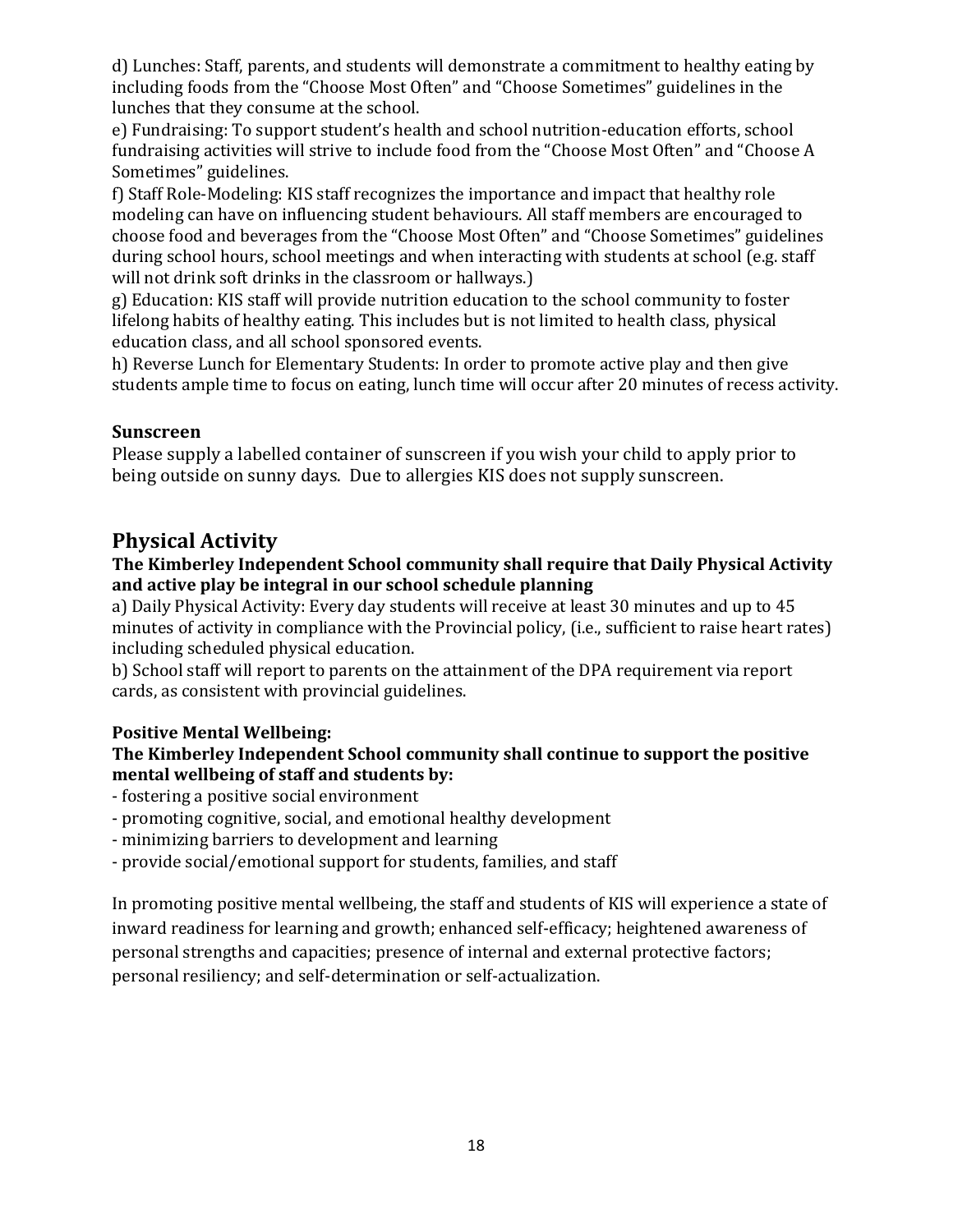### **APPENDIX A** COVID 19 Illness Policy

During the stage 2 re-opening of Kimberley Independent School the following measures to reduce transmission in child care- grade 7 school settings will be incorporated into the existing illness policy:

 Routine daily screening for all staff and students for the symptoms of a fever, cold, flu, or COVID-19 (first week by school staff then it will be parent responsibility)

Explicit COVID 19 policy (below) for students and staff Explicit COVID 19 policy:

#### Administrator:

School Administrators must ensure school staff are aware of their responsibility to assess themselves daily for symptoms of fever, common cold, influenza, COVID-19 or other infectious respiratory disease prior to entering the school. School Administrators must clearly communicate with parents and caregivers their responsibility to assess their children daily before sending them to school.

#### Parents and Caregivers:

Parents and caregivers must assess their child daily for symptoms of fever, common cold, influenza, COVID-19, or other infectious respiratory disease before sending them to school. Parents agree that they will not send their chid to school while taking medications to mask symptoms. Pre-K parents will sign a waiver stating that there are no symptoms or medication given each day at drop off. Parents will be required to pick up their child immediately if they develop symptoms throughout the day . Parents unable to pick up their child within 30 minute time frame must make arrangements for someone else to do so

### Students:

All students who have symptoms of COVID-19 OR travelled outside Canada in the last 14 days OR were identified as a close contact of a confirmed case or outbreak must stay home and selfisolate, including children of essential service workers who are ill. Students who become sick while at school will be sent home as soon as possible (no longer than 30 minutes). School will apply physical distancing, respiratory etiquette, and hand hygiene principles while waiting for pick up. School will contact 811 or the local public health unit to notify them of a potential case and seek further input. Students who are ill, including children of essential service workers, will not be permitted to attend school. Symptoms of allergies that are similar to common cold, influenza or COVID 19 will require a doctor's note confirming that it is allergy related. Students with symptoms may return no sooner than 10 days symptom free (with a doctor's note confirming they are not contagious or do not have COVID 19 they may return sooner). KIS will have a zero tolerance for any symptoms of a fever, cold, flu, or COVID-19 with but not limited to coughing or sneezing Those unsure if a student should self-isolate should be directed to use the BC COVID-19 Self-Assessment Tool. There is no role for screening students for symptoms,